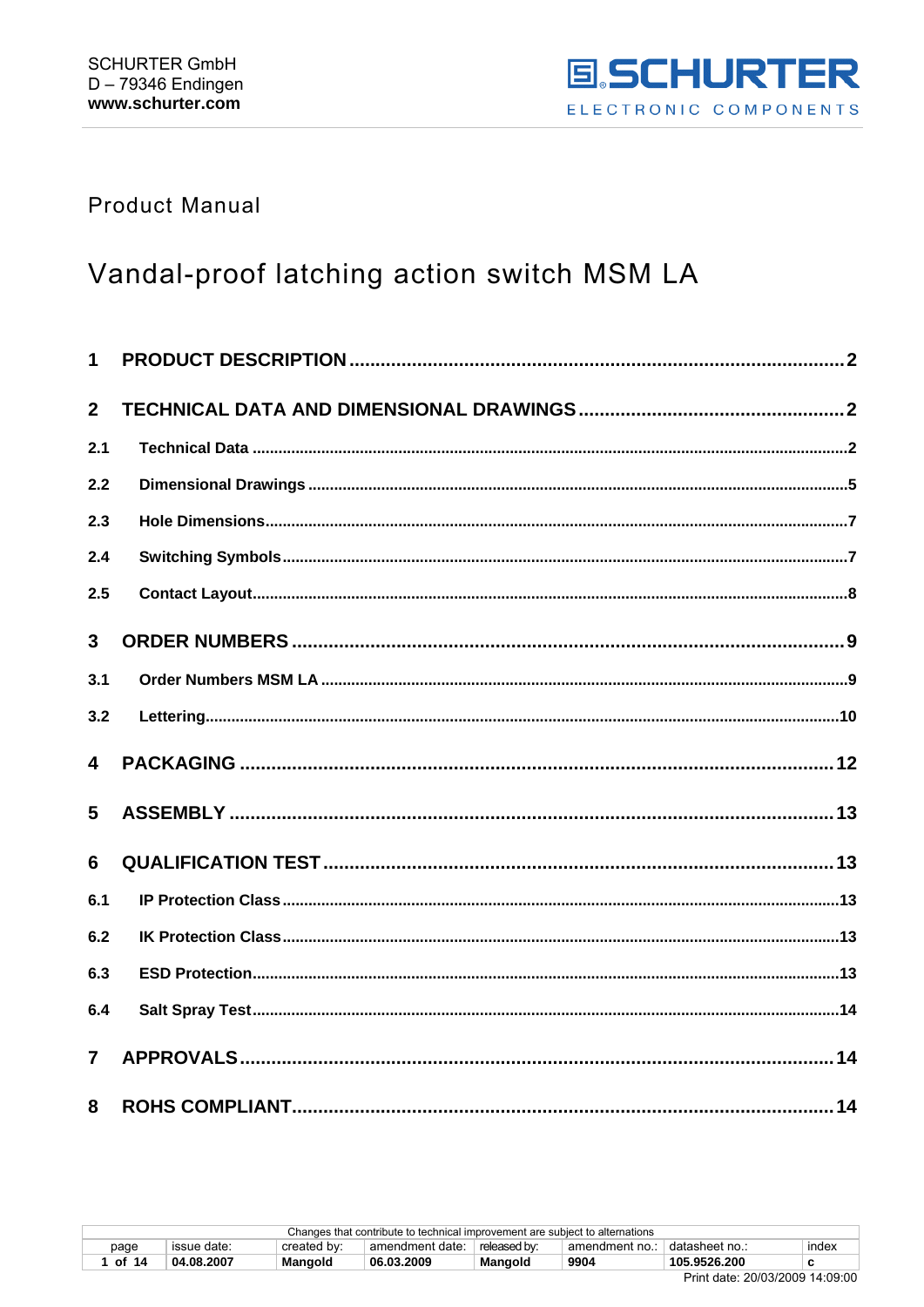## <span id="page-1-0"></span>**1 PRODUCT DESCRIPTION**

Both, the housing and the actuator of the vandal-proof latching action switch MSM LA are made of high-quality stainless steel. By using this robust and weather-resistant material and due to the high impact resistance, the switch is particularly suited for use in equipment in harsh environments or for vandal-protected applications.



The MSM LA is available in 19 and 22 mm mounting diameters and suitable for use in temperatures ranging from -40 °C to +85 °C. With an actuating travel greater than 5 mm, the MSM LA is ideal for use in applications where increased feedback of the switching status is required. Different types of contact offer a range of permissible switching voltages up to 125 VDC / 250 VAC. The switching status (ON/OFF) is easy to discern by looking at, or feeling, the resting position of the actuator. In the off state, the actuator position protrudes from the housing; in the ON state, it is depressed into the housing.

The MSM LA is equipped with quick connect terminals to allow for fast connections. The cables are plugged onto the switching element which is subsequently plugged onto the previously screwed-in actuating element.

Point and ring illuminated versions in red, green and blue are available for indicating the switching status or for providing visibility during night-time use. All versions can be lettered. All options for the MSM LA are available in single-pole and double-pole versions.

## **2 TECHNICAL DATA AND DIMENSIONAL DRAWINGS**

### **2.1 Technical Data**

| <b>Electrical Data</b>                         |                         |                         |
|------------------------------------------------|-------------------------|-------------------------|
| Switching Voltage min.                         | $[V_{DC}]$              | 30 $(125VDC/0, 5A)^{1}$ |
| Switching Voltage max.                         | $[V_{AC}]$              | 250                     |
| Switching Current max.                         | $[A_{AC}]$              | 12                      |
| <b>Rated Braking Capacity</b>                  | $[W_{AC}]$              | 3000                    |
| Lifetime (at 8A / 250 VAC)                     | [Actuations]            | 50.000                  |
| Lifetime $1/2$ (at 0,5A / 125 VDC)             | [Actuations]            | 100.000                 |
| Initial Contact Resistance<br>(at 12V / 1 ADC) | $\lceil m\Omega \rceil$ | < 100                   |
| Insulation Resistance (500 VDC)                | $[M\Omega]$             | >100                    |

*1) Direct current Lifetime testing accomplished for switch element 1682.1101 with an actuation frequency of 1 Hz and an actuation velocity of 100 mm/s.* 

| Changes that contribute to technical improvement are subject to alternations                                       |            |                |            |         |      |                                 |  |  |
|--------------------------------------------------------------------------------------------------------------------|------------|----------------|------------|---------|------|---------------------------------|--|--|
| created by:<br>released by:<br>amendment date:<br>datasheet no.∶<br>issue date:<br>index<br>amendment no.:<br>page |            |                |            |         |      |                                 |  |  |
| 2 of 14                                                                                                            | 04.08.2007 | <b>Mangold</b> | 06.03.2009 | Mangold | 9904 | 105.9526.200                    |  |  |
|                                                                                                                    |            |                |            |         |      | Print date: 20/03/2009 14:09:00 |  |  |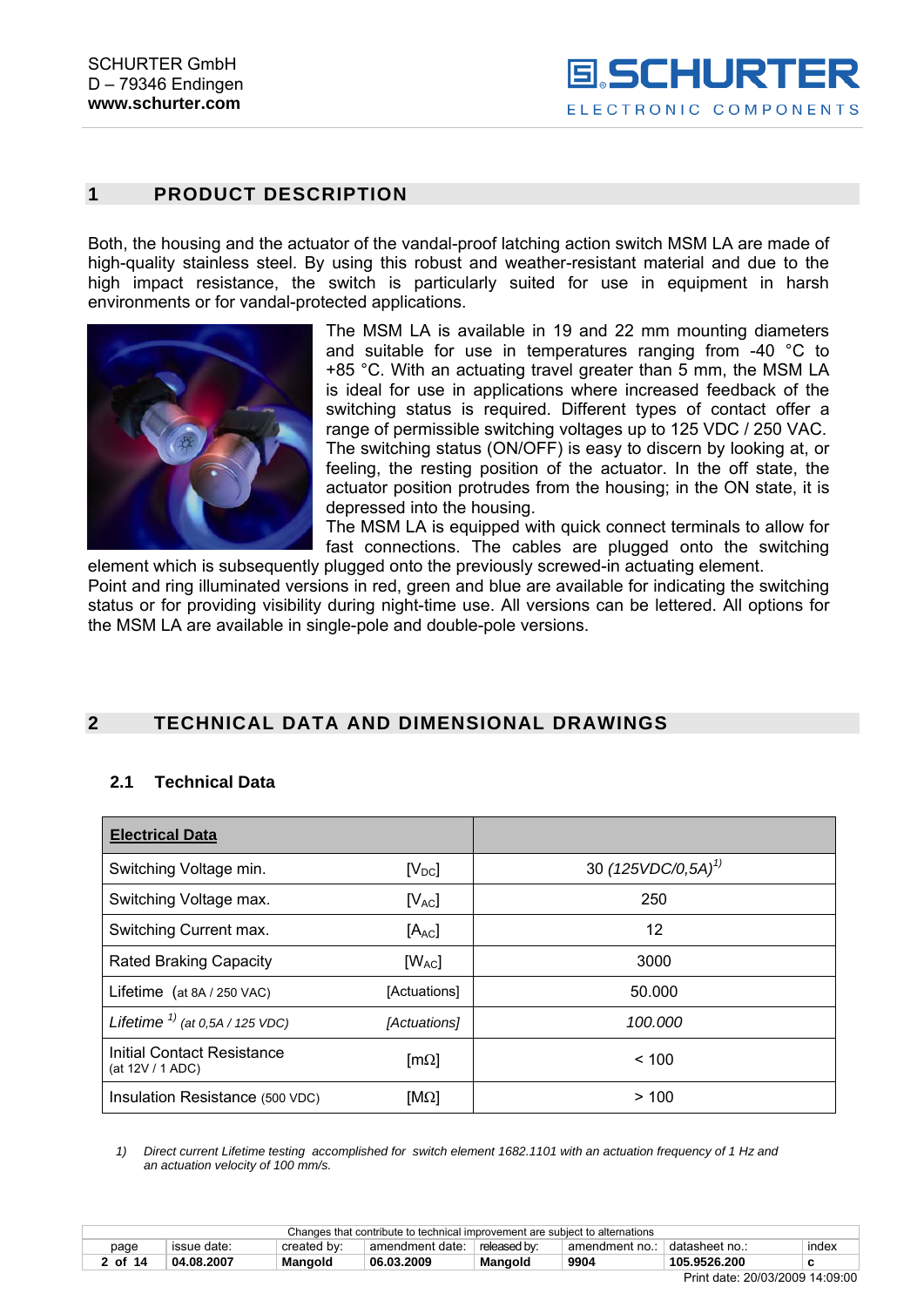## SCHURTER GmbH D – 79346 Endingen **www.schurter.com**



| <b>Ring Illumination (RI)</b>   |                   | MSM 19 LA RI and MSM 22 LA RI |  |  |
|---------------------------------|-------------------|-------------------------------|--|--|
| Supply Voltage U <sub>LED</sub> | $V_{\mathsf{DC}}$ | 24                            |  |  |

| <b>Point Illumination (PI)</b>                        | Attention: Parts are delivered without series resistor.                                            |
|-------------------------------------------------------|----------------------------------------------------------------------------------------------------|
| Characteristics LED red<br>Point Illumination         | Forward Current max, 40 mA<br>Forward Voltage at 10 mA = 2.0 VDC<br>Forward Voltage max. = 2.5 VDC |
| Characteristics LED green<br>Point Illumination       | Forward Current max, 40 mA<br>Forward Voltage at 10 mA = 2.0 VDC<br>Forward Voltage max. = 2.5 VDC |
| <b>Characteristics LED blue</b><br>Point Illumination | Forward Current max, 20 mA<br>Forward Voltage at 10 mA = 3.2 VDC<br>Forward Voltage max. = 3.7 VDC |

**Recommendation of series resistors for Point Illumination:** 

| LED-                 | Ιŋ                                              | <sup>I</sup> DMax                                        | U <sub>V</sub> | $R_V$ | E24<br>$R_V$ | $P_V$ | U <sub>V</sub> | $R_V$ | E24<br>$R_V$ | $P_V$ | $U_V$ | $R_V$ | E24<br>$R_V$ | $P_V$ |
|----------------------|-------------------------------------------------|----------------------------------------------------------|----------------|-------|--------------|-------|----------------|-------|--------------|-------|-------|-------|--------------|-------|
| Color                | [mA]                                            | [mA]                                                     | [V]            | [Ω]   | [Ω]          | [W]** | [V]            | [Ω]   | [Ω]          | [W]** | [V]   | [Ω]   | [Ω]          | [W]   |
|                      |                                                 |                                                          | 5              |       |              |       | 12             |       |              |       | 24    |       |              |       |
|                      |                                                 |                                                          |                |       |              |       |                |       |              |       |       |       |              |       |
| red                  | 10                                              | $---$                                                    |                | 300   | 300          | 0,03  |                | 1000  | 1000         | 0,10  |       | 2200  | 2200         | 0,22  |
|                      | ---                                             | 40                                                       |                | 63    | 62           | 0,10  |                | 238   | 240          | 0,38  |       | 538   | 240          | 0,86  |
|                      |                                                 |                                                          |                |       |              |       |                |       |              |       |       |       |              |       |
|                      | 10                                              | $- - -$                                                  |                | 300   | 300          | 0,03  |                | 1000  | 1000         | 0,10  |       | 2200  | 2200         | 0,22  |
| green                | ---                                             | 40                                                       |                | 63    | 62           | 0,10  |                | 238   | 240          | 0,38  |       | 538   | 560          | 0,86  |
|                      |                                                 |                                                          |                |       |              |       |                |       |              |       |       |       |              |       |
| blue                 | 10                                              | $---$                                                    |                | 180   | 180          | 0,02  |                | 880   | 910          | 0,09  |       | 2080  | 2000         | 0,21  |
|                      | ---                                             | 20                                                       |                | 65    | 68           | 0,03  |                | 415   | 430          | 0,17  |       | 1015  | 1000         | 0,41  |
|                      |                                                 |                                                          |                |       |              |       |                |       |              |       |       |       |              |       |
| ı.                   | LED-Forward Current [10mA]                      |                                                          |                |       |              |       |                |       |              |       |       |       |              |       |
| $I_{DMax}$           | LED-Forward Current max. [40mA/20mA]            |                                                          |                |       |              |       |                |       |              |       |       |       |              |       |
| $R_V$                | Series Resistor (calculated)                    |                                                          |                |       |              |       |                |       |              |       |       |       |              |       |
| $R_V$ <sup>E24</sup> | Series Resistor (regarding E24-Resistor series) |                                                          |                |       |              |       |                |       |              |       |       |       |              |       |
| $P_V$                |                                                 | Power dissipation concerning R <sub>v</sub> (calculated) |                |       |              |       |                |       |              |       |       |       |              |       |

| Changes that contribute to technical improvement are subject to alternations |                       |             |                 |              |              |                |       |  |
|------------------------------------------------------------------------------|-----------------------|-------------|-----------------|--------------|--------------|----------------|-------|--|
| page                                                                         | issue date:           | created by: | amendment date: | released by: | amendment no | + datasheet no | index |  |
| 3 of 14                                                                      | 04.08.2007            | Mangold     | 06.03.2009      | Mangold      | 9904         | 105.9526.200   |       |  |
|                                                                              | ----------------<br>_ |             |                 |              |              |                |       |  |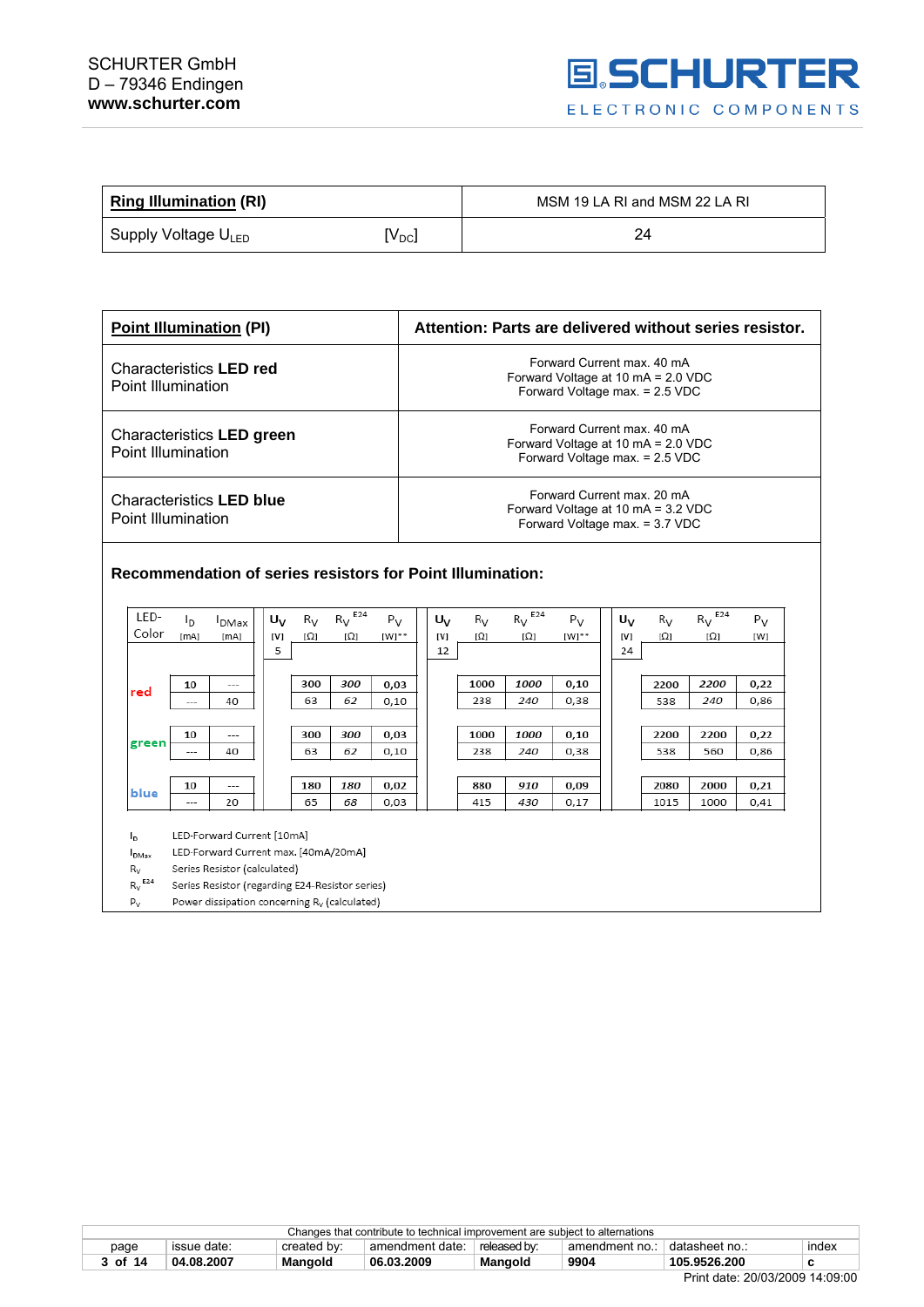## SCHURTER GmbH D – 79346 Endingen **www.schurter.com**

| <b>Mechanical Data</b>                    |              |                   |                      |
|-------------------------------------------|--------------|-------------------|----------------------|
| Actuating Force typ.                      | [N]          | 10                |                      |
| Actuating Travel typ.                     | [mm]         | 5.2               |                      |
| Lifetime mechanical                       | [Actuations] | 150.000           |                      |
| Contact Gap                               | [mm]         | 3                 |                      |
| <b>Shock Resistance</b><br>(DIN EN 50102) | [IK]         | 07                |                      |
| $\sim$ $\sim$ $\sim$ $\sim$               |              | <b>AIOMA JOIA</b> | <b>ALONE OO L.A.</b> |

| <b>Starting Torque</b>    |      | MSM 19 LA | MSM 22 LA |
|---------------------------|------|-----------|-----------|
| Plastic Nut max.          | [Nm] | 4.5       | 3.5       |
| Stainless Steel Nut* max. | [Nm] |           | 16        |

**\*** on request

| <b>Climatic Data</b>                   |                           |                                     |
|----------------------------------------|---------------------------|-------------------------------------|
| <b>Operating Temperature</b>           | $\lceil{^{\circ}C}\rceil$ | $-40$ to $+85$                      |
| Storage Temperature                    | $\lceil{^{\circ}C}\rceil$ | $-40$ to $+85$                      |
| Degree of Protection<br>(DIN EN 60529) | [IP]                      | IP 67 Front Side<br>IP 00 Rear Side |

| <b>Material</b>                                |                                             |
|------------------------------------------------|---------------------------------------------|
| <b>Component</b>                               | <b>Material with flammability rating</b>    |
| <b>Switcher Collet</b>                         | PA66 (UL94-V0 related to $d \ge 1.6$ mm)    |
| Intermediate Connector                         | PA66 (UL94-V0 related to $d \ge 1.6$ mm)    |
| Contact Pin Adapter                            | PA66 (UL94-V0 related to $d \ge 1.6$ mm)    |
|                                                |                                             |
| <b>Component</b>                               | <b>Material without flammability rating</b> |
| Housing                                        | Stainless Steel 1.4305                      |
| Actuator (disc, outside housing)               | Stainless Steel 1.4305                      |
| Illuminated Ring (die-casting, inside housing) | <b>PC</b>                                   |
| Sealing Ring                                   | NBR70                                       |

|         |             |             | Changes that contribute to technical improvement are subject to alternations |              |                |                |       |
|---------|-------------|-------------|------------------------------------------------------------------------------|--------------|----------------|----------------|-------|
| page    | issue date: | created by: | amendment date:                                                              | released by: | amendment no.: | datasheet no.: | index |
| 4 of 14 | 04.08.2007  | Mangold     | 06.03.2009                                                                   | Mangold      | 9904           | 105.9526.200   |       |
|         |             |             |                                                                              |              |                | $ -$           |       |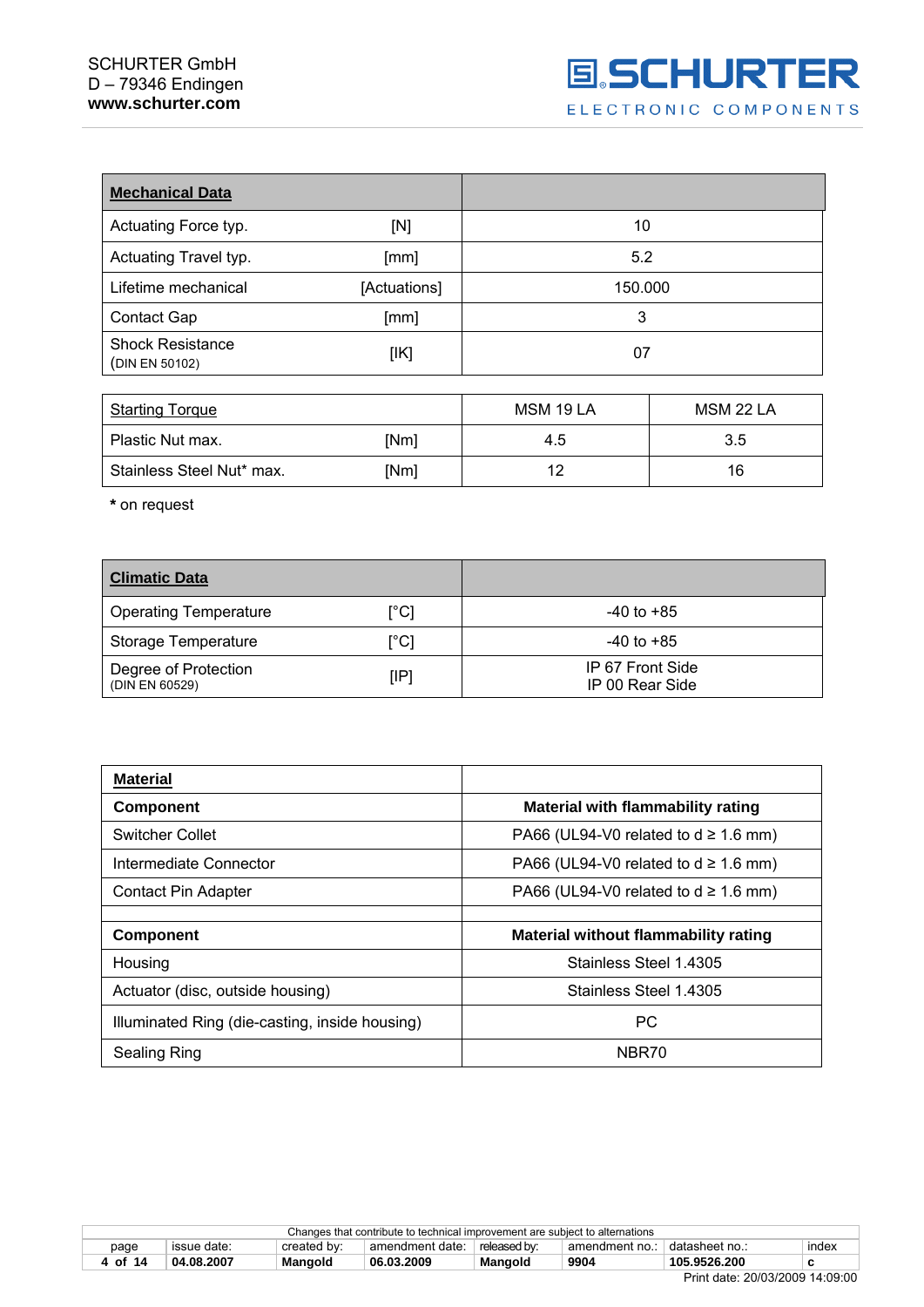

## <span id="page-4-0"></span>**2.2 Dimensional Drawings**

## **2.2.1 Component Dimensions M19**

MSM 19 LA ST double-pole / MSM 19 LA LE double-pole MSM 19 LA PI double-pole





#### *Legend*

- *A = Illumination Area*
- *C = Width Across Flats*
- *H = Switching Element*



### MSM 19 LA RI double-pole Switching Element single-pole

consists of: switch single-pole + switcher collet



| Changes that contribute to technical improvement are subject to alternations |             |             |                 |                |                |                                |       |
|------------------------------------------------------------------------------|-------------|-------------|-----------------|----------------|----------------|--------------------------------|-------|
| page                                                                         | issue date: | created by: | amendment date: | released by:   | amendment no.: | datasheet no∴                  | index |
| 5 of 14                                                                      | 04.08.2007  | Mangold     | 06.03.2009      | <b>Mangold</b> | 9904           | 105.9526.200                   |       |
|                                                                              |             |             |                 |                |                | Drive deta 00/00/0000 44:00:00 |       |

Print date: 20/03/2009 14:09:00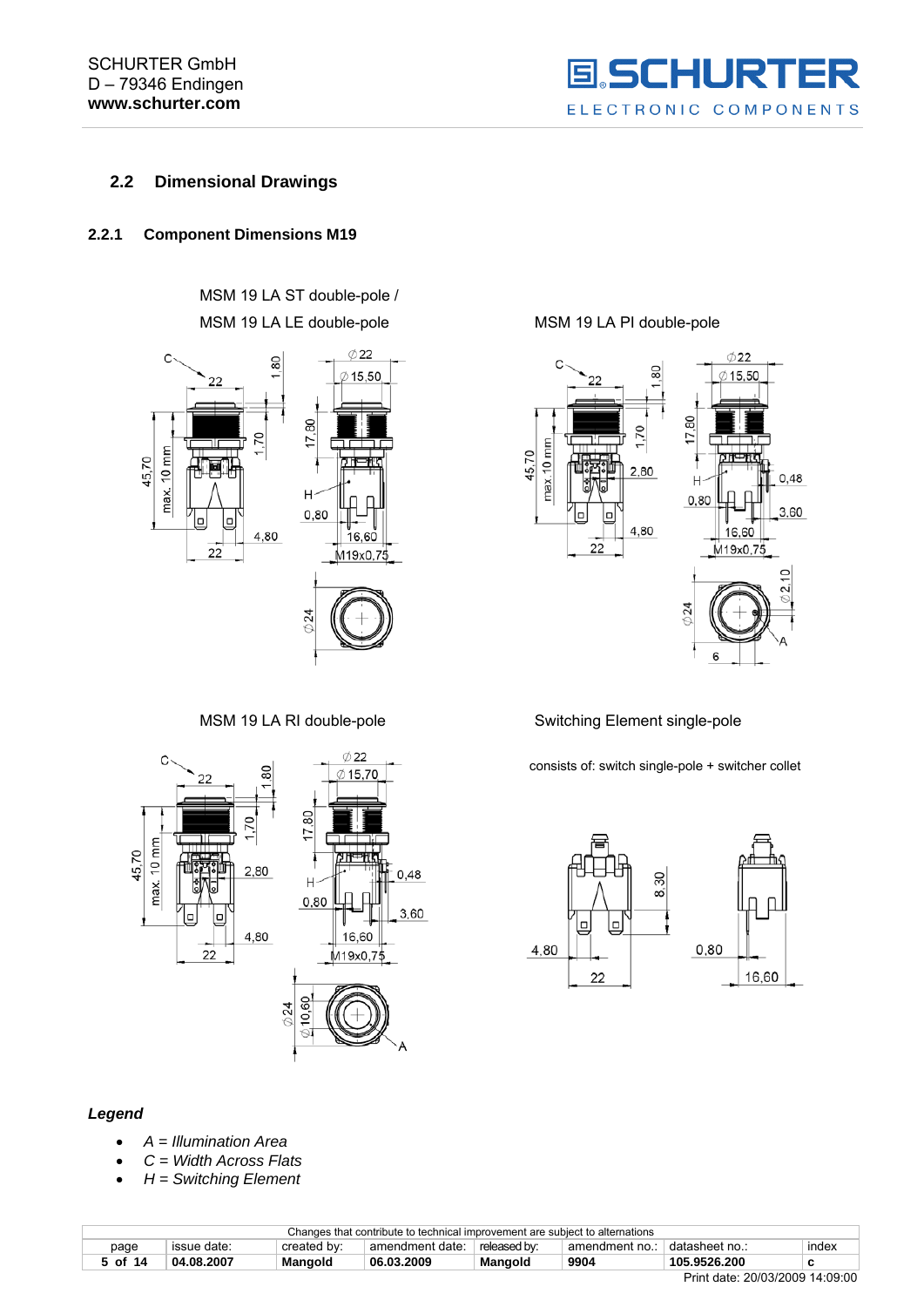## SCHURTER GmbH D – 79346 Endingen **www.schurter.com**



## **2.2.2 Component Dimensions M22**

MSM 22 LA ST double-pole / MSM 22 LA LE double-pole MSM 22 LA PI double-pole





MSM 22 LA RI double-pole Switching Element single-pole

consists of: switch single-pole + switcher collet





#### *Legend*

- *A = Illumination Area*
- *D = Knurled Nut*
- *H = Switching Element*

| Changes that contribute to technical improvement are subject to alternations |             |             |                 |              |                |                                 |       |
|------------------------------------------------------------------------------|-------------|-------------|-----------------|--------------|----------------|---------------------------------|-------|
| page                                                                         | issue date: | created by: | amendment date: | released by: | amendment no.: | ⊟datasheet no.:                 | index |
| 6 of 14                                                                      | 04.08.2007  | Mangold     | 06.03.2009      | Mangold      | 9904           | 105.9526.200                    |       |
|                                                                              |             |             |                 |              |                | Print date: 20/03/2009 14:09:00 |       |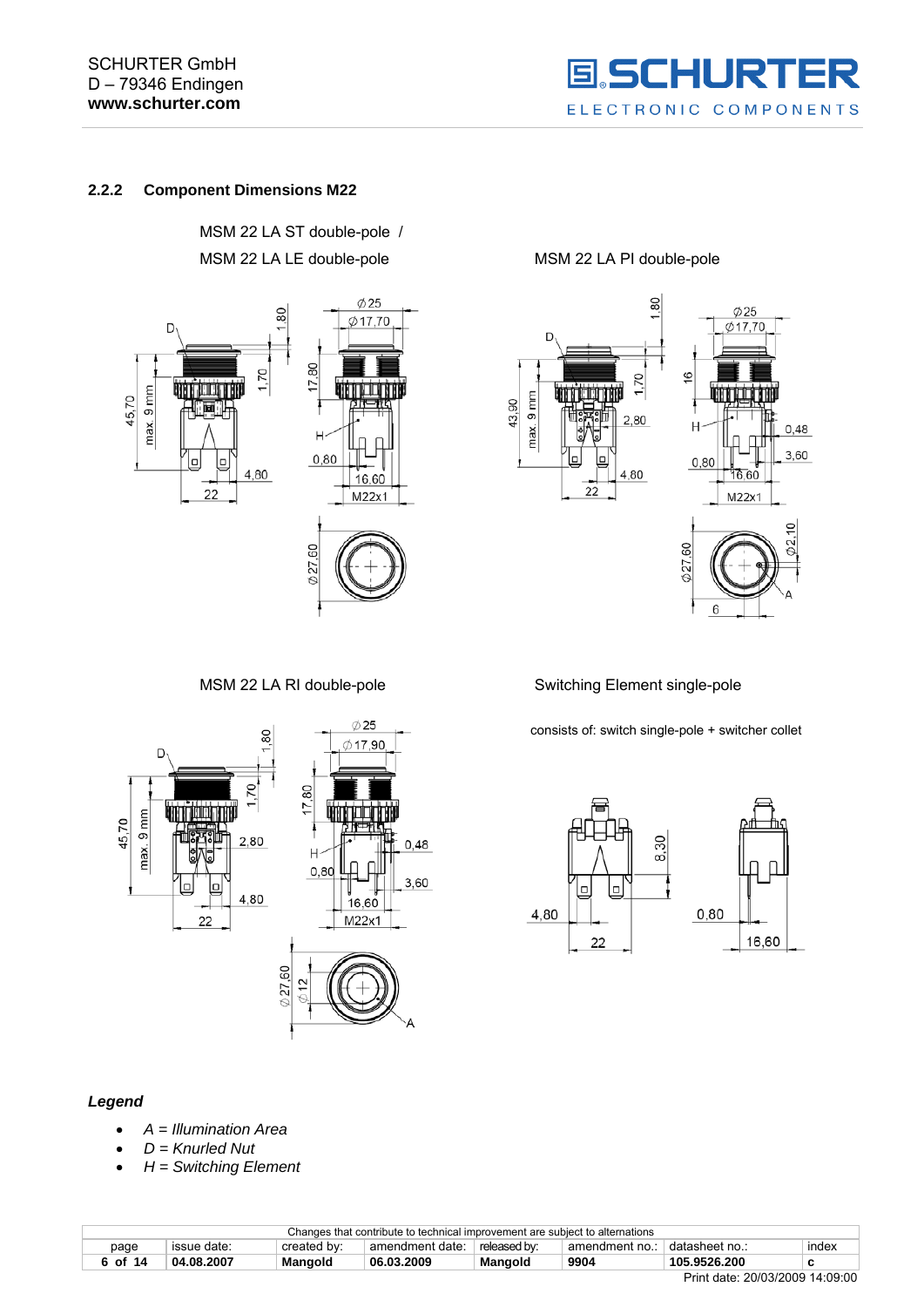

## <span id="page-6-0"></span>**2.3 Hole Dimensions**

MSM 19 LA (without torsion protection) MSM 19 LA (with torsion protection) \*





MSM 22 LA (without torsion protection) MSM 22 LA (with torsion protection) \*





- **\*** Hole Dimensions with torsion protection:
	- $\rightarrow$  recommended for version "Ring Illumination"
	- $\rightarrow$  required for version "Point Illumination" and "Lettered"

## **2.4 Switching Symbols**







| Changes that contribute to technical improvement are subject to alternations |             |             |                 |              |                |                                 |       |
|------------------------------------------------------------------------------|-------------|-------------|-----------------|--------------|----------------|---------------------------------|-------|
| page                                                                         | issue date: | created by: | amendment date: | released by: | amendment no.: | datasheet no.:                  | index |
| of 14                                                                        | 04.08.2007  | Mangold     | 06.03.2009      | Mangold      | 9904           | 105.9526.200                    |       |
|                                                                              |             |             |                 |              |                | Print date: 20/03/2009 14:09:00 |       |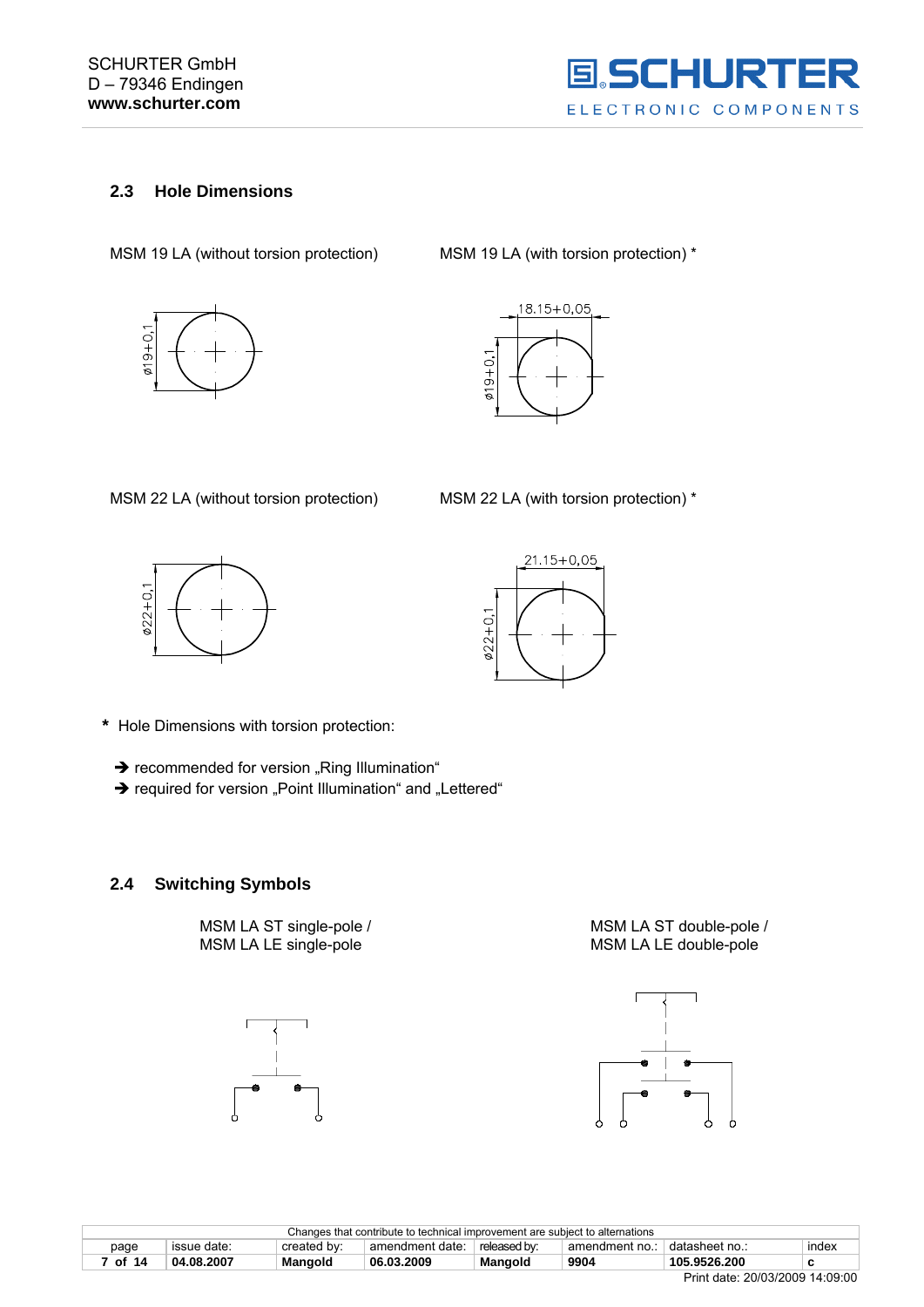

<span id="page-7-0"></span>



MSM LA PI single-pole MSM LA PI double-pole







### **2.5 Contact Layout**



Contact Layout single-pole Contact Layout double-pole





| Changes that contribute to technical improvement are subject to alternations |             |             |                 |                |                |                             |       |
|------------------------------------------------------------------------------|-------------|-------------|-----------------|----------------|----------------|-----------------------------|-------|
| page                                                                         | issue date: | created by: | amendment date: | released by:   | amendment no.: | adatasheet no.              | index |
| of 14                                                                        | 04.08.2007  | Mangold     | 06.03.2009      | <b>Mangold</b> | 9904           | 105.9526.200                |       |
|                                                                              |             |             |                 |                |                | P: I I I. 20100100001110000 |       |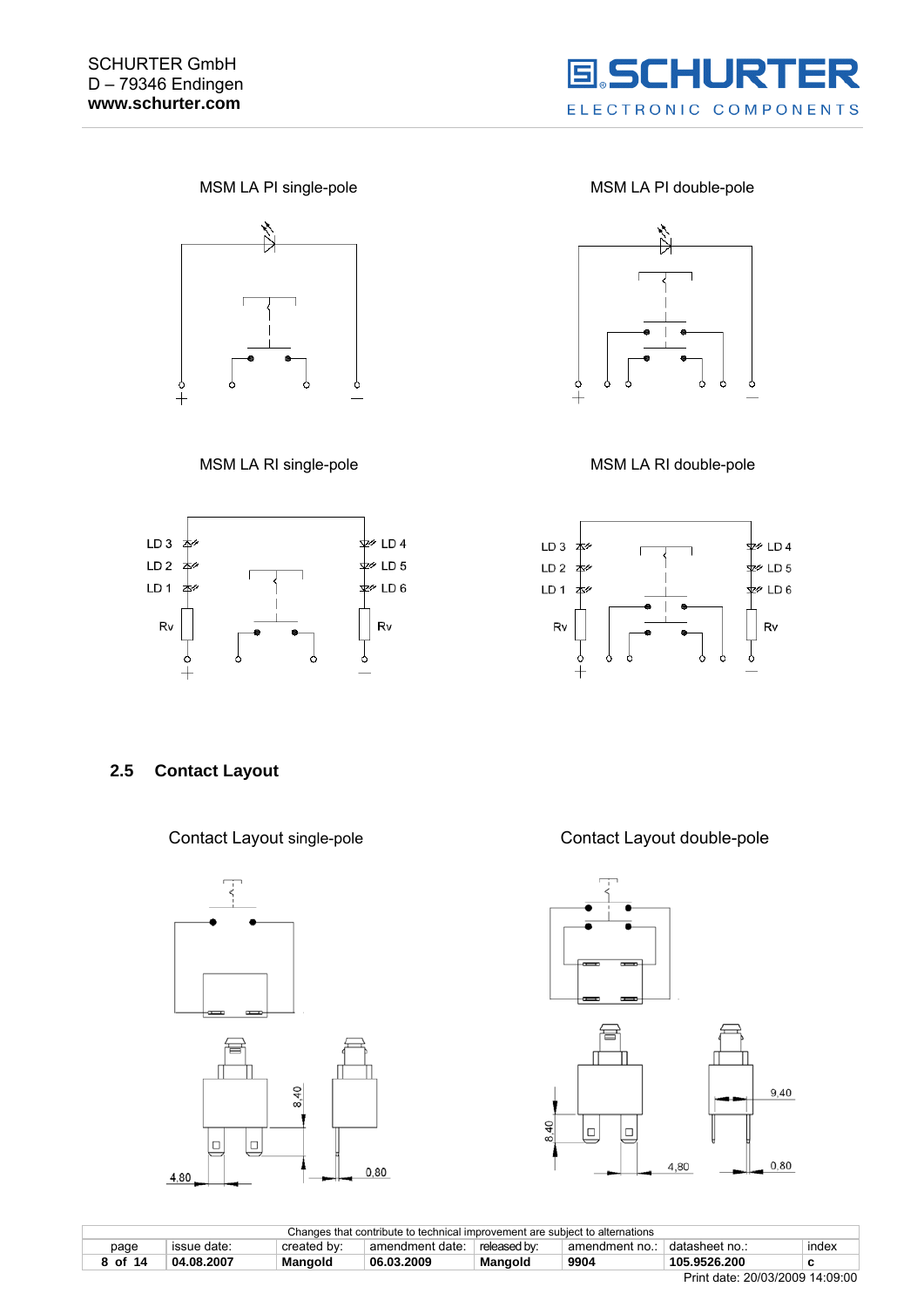

## <span id="page-8-0"></span>**3 ORDER NUMBERS**

## **3.1 Order Numbers MSM LA**

| <b>Mounting Diameter (mm)</b>          | $Ø$ 19            | Ø22               |
|----------------------------------------|-------------------|-------------------|
|                                        |                   |                   |
| Latching Action Switch, single-pole    |                   |                   |
| <b>ST</b> (Standard)                   | 1241.6821.1110000 | 1241.6831.1110000 |
| LE (Lettering) $*$                     | 1241.6822.1110XXX | 1241.6832.1110XXX |
|                                        |                   |                   |
| PI (Point Illumination)<br>red         | 1241.6823.1111000 | 1241.6833.1111000 |
| PI (Point Illumination) green          | 1241.6823.1112000 | 1241.6833.1112000 |
| PI (Point Illumination)<br>blue        | 1241.6823.1114000 | 1241.6833.1114000 |
|                                        |                   |                   |
| RI (Ring Illumination)<br>red          | 1241.6824.1111000 | 1241.6834.1111000 |
| RI (Ring Illumination)<br>green        | 1241.6824.1112000 | 1241.6834.1112000 |
| RI (Ring Illumination<br>blue          | 1241.6824.1114000 | 1241.6834.1114000 |
|                                        |                   |                   |
| Latching Action Switch, double-pole    |                   |                   |
| <b>ST</b> (Standard)                   | 1241.6821.1120000 | 1241.6831.1120000 |
| LE (Lettering) $*$                     | 1241.6822.1120XXX | 1241.6832.1120XXX |
|                                        |                   |                   |
| PI (Point Illumination)<br>red         | 1241.6823.1121000 | 1241.6833.1121000 |
| PI (Point Illumination) green          | 1241.6823.1122000 | 1241.6833.1122000 |
| PI (Point Illumination) blue           | 1241.6823.1124000 | 1241.6833.1124000 |
|                                        |                   |                   |
| <b>RI</b> (Ring Illumination)<br>red   | 1241.6824.1121000 | 1241.6834.1121000 |
| <b>RI</b> (Ring Illumination)<br>green | 1241.6824.1122000 | 1241.6834.1122000 |
| <b>RI</b> (Ring Illumination)<br>blue  | 1241.6824.1124000 | 1241.6834.1124000 |
|                                        |                   |                   |

\* Lettering Index see under point 3.2

| Changes that contribute to technical improvement are subject to alternations |             |             |                 |                |              |                         |       |
|------------------------------------------------------------------------------|-------------|-------------|-----------------|----------------|--------------|-------------------------|-------|
| page                                                                         | issue date: | created by: | amendment date: | released by:   | amendment no | ⊟datasheet no.:         | index |
| 9 of 14                                                                      | 04.08.2007  | Mangold     | 06.03.2009      | <b>Mangold</b> | 9904         | 105.9526.200            |       |
|                                                                              |             |             |                 |                |              | -- <i>--------</i> - -- |       |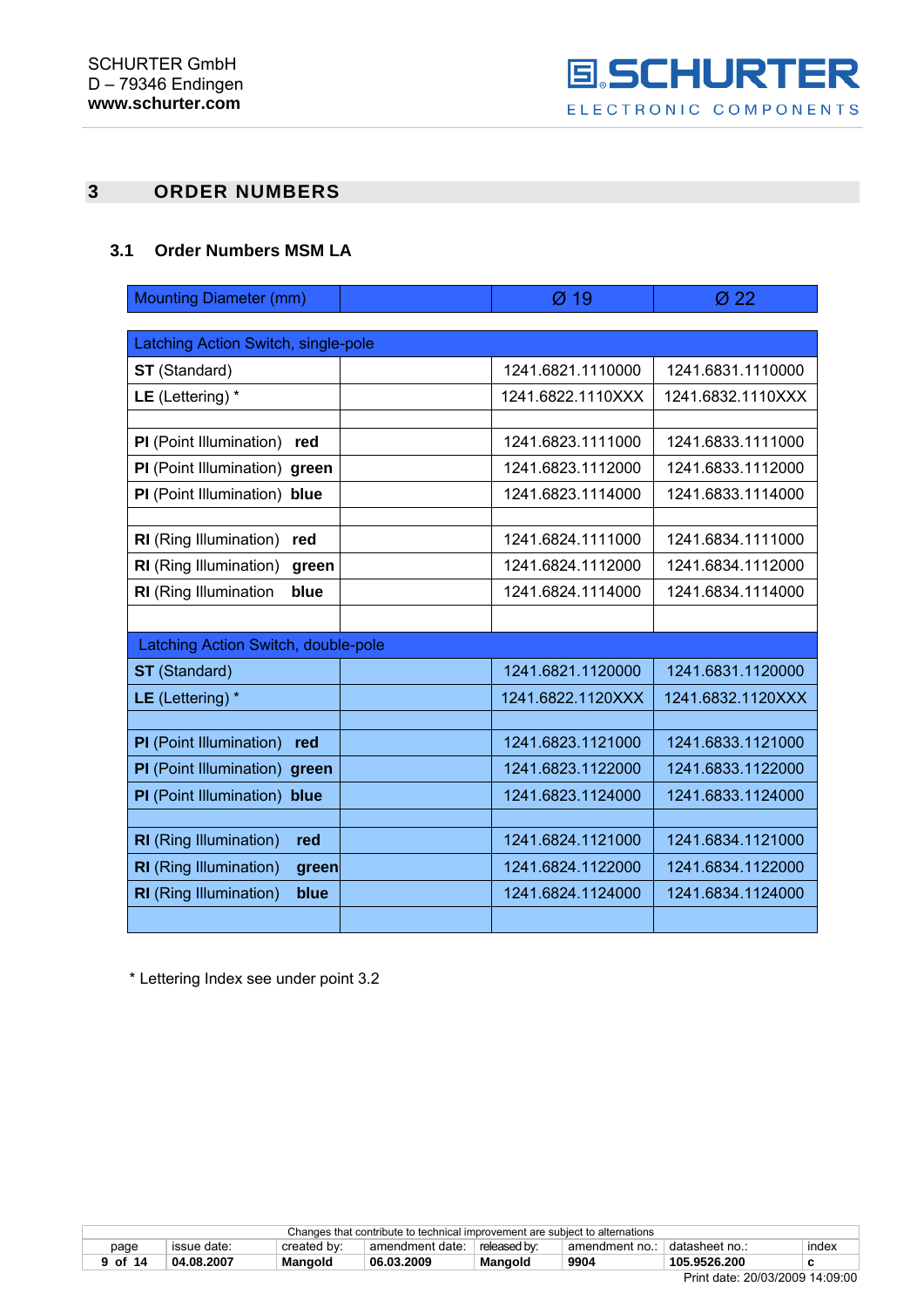

## <span id="page-9-0"></span>**3.2 Lettering**

The last three digits in the order number define the lettering.

| 000     | No Lettering                |
|---------|-----------------------------|
| 001-072 | <b>Standard Lettering</b>   |
| $101 -$ | <b>Customized Lettering</b> |

| <b>Example for ordering with lettering</b> |                   | <b>Basic Version</b>   |
|--------------------------------------------|-------------------|------------------------|
|                                            | 1241.6822.1110XXX |                        |
|                                            |                   | Symbols <b>001-072</b> |

## **Ordering Indices for Lettering**

| $001 = A$ | 016 = $P$ | $031 = 4$              | $046 = \mathcal{D}$ | $061 = EN$     |
|-----------|-----------|------------------------|---------------------|----------------|
| $002 = B$ | $017 = Q$ | $032 = 5$              | 047= $\rightarrow$  | $062$ aus      |
| $003 = C$ | 018 = $R$ | $033 = 6$              | 048= $\leftarrow$   | $063 = AUF$    |
| $004 = D$ | $019 = S$ | $034 = 7$              | 049= $\sqrt{}$      | $064 = AB$     |
| $005 = E$ | $020 = T$ | $035 = 8$              | $050 =$ $\uparrow$  | $065 = 0N$     |
| $006 = F$ | $021 = U$ | $036 = 9$              | $051 = \%$          | $066 =$ OFF    |
| $007 = G$ | $022 = V$ | $037 = +$              | $052 = \sqrt{ }$    | $067 = UP$     |
| $008 = H$ | $023 = W$ | $038 = -$              | $053$ = $CTRL$      | $068$ = DOWN   |
| $009 = 1$ | 024 = $X$ | $039 = .$              | $054$ = Return      | $069$ = $H$    |
| $010 = J$ | $025 = Y$ | $040 = x$              | $055$ = SHIFT       | $070 =$ Low    |
| 011= $K$  | $026 = Z$ | 041= $\div$            | $056$ = LOCK        | $071 =$ ON/OFF |
| $012 = L$ | $027 = 0$ | $042 = *$              | $057 =$ stop        | $072 =$ START  |
| $013 = M$ | $028 = 1$ | $043 =$                | $058$ = ENTER       |                |
| $014 = N$ | $029 = 2$ | $044 = #$              | $059$ = BACK        |                |
| $015 = 0$ | $030 = 3$ | 045= $\leftrightarrow$ | $060 =$ LINE        |                |

| Changes that contribute to technical improvement are subject to alternations |             |             |                 |              |                |                |       |
|------------------------------------------------------------------------------|-------------|-------------|-----------------|--------------|----------------|----------------|-------|
| page                                                                         | issue date: | created by: | amendment date: | released by: | amendment no.: | ⊥datasheet no∴ | index |
| 10 of 14                                                                     | 04.08.2007  | Mangold     | 06.03.2009      | Mangold      | 9904           | 105.9526.200   |       |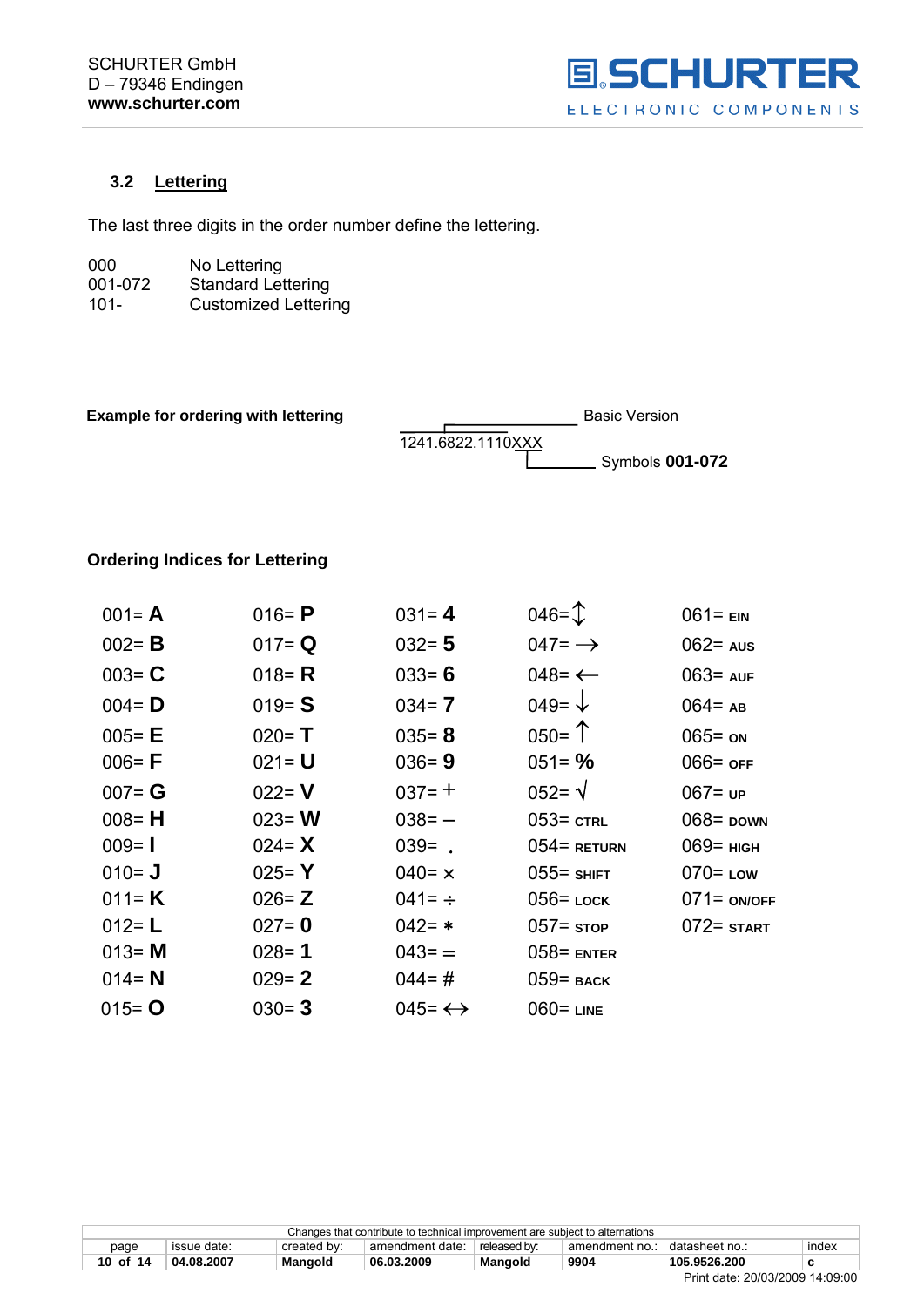

### **Font Size**

#### **MSM 19 LA LE, MSM 19 LA PI :**

| Single characters:         | height 8 mm, font: Helvetica normal DIN1451-1E      |
|----------------------------|-----------------------------------------------------|
| Text, max. 3 characters    | height 3 mm, font: Helvetica normal DIN1451-1E      |
| Text, max. 6 characters:   | height 2.5 mm, font: Helvetica condensed DIN1451-3E |
| Symbols (indices 037-052): | capitals height 8 mm, font: True Type, Symbol       |

## **MSM 22 LA LE, MSM 22 LA PI :**

| Single characters:         | height 8 mm, font: Helvetica normal DIN1451-1E      |
|----------------------------|-----------------------------------------------------|
| Text, max. 3 characters    | height 3 mm, font: Helvetica normal DIN1451-1E      |
| Text, max. 6 characters:   | height 2.5 mm, font: Helvetica condensed DIN1451-3E |
| Symbols (indices 037-052): | capitals height 8 mm, font: True Type, Symbol       |

#### *MSM 19 LA RI, MSM 22 LA RI :*

| <b>Single characters:</b>  | height 5 mm, font: Helvetica normal DIN1451-1E |
|----------------------------|------------------------------------------------|
| Text, max. 3 characters    | height 3 mm, font: Helvetica normal DIN1451-1E |
| Symbols (indices 037-052): | capitals height 5 mm, font: True Type, Symbol  |

 *\* At a minimum order quantity of 100 pieces the ring illuminated version with Lettering is available on request.* 

| Changes that contribute to technical improvement are subject to alternations              |                                                                                                           |  |  |  |  |  |  |
|-------------------------------------------------------------------------------------------|-----------------------------------------------------------------------------------------------------------|--|--|--|--|--|--|
| page                                                                                      | created by:<br>index<br>datasheet no.:<br>issue date:<br>released by:<br>amendment date:<br>amendment no. |  |  |  |  |  |  |
| 9904<br>105.9526.200<br>Mangold<br>04.08.2007<br>06.03.2009<br>11 of 14<br><b>Mangold</b> |                                                                                                           |  |  |  |  |  |  |
|                                                                                           | ----------------                                                                                          |  |  |  |  |  |  |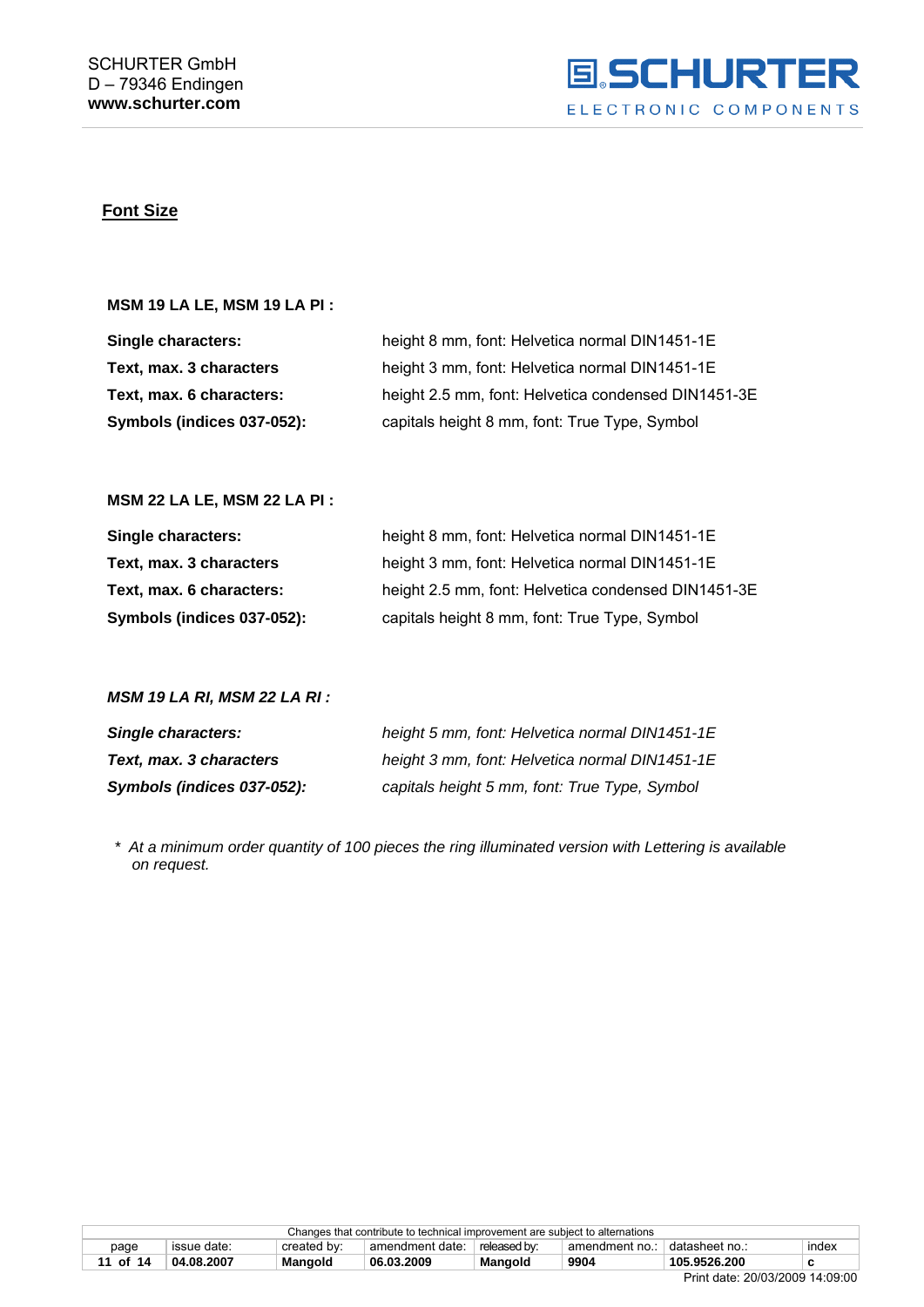

## <span id="page-11-0"></span>**4 PACKAGING**

## **MSM LA**

| MSM 19 LA | 10 pieces per box with inlay |
|-----------|------------------------------|
| MSM 22 LA | 10 pieces per box with inlay |

The screw nuts with sealing rings and corresponding switching elements are packed separately and enclosed in the box.



| Changes that contribute to technical improvement are subject to alternations       |                                                                                                          |  |  |  |  |  |  |
|------------------------------------------------------------------------------------|----------------------------------------------------------------------------------------------------------|--|--|--|--|--|--|
| page                                                                               | issue date:<br>released by:<br>+ datasheet no<br>index<br>created by:<br>amendment date:<br>amendment no |  |  |  |  |  |  |
| 9904<br>105.9526.200<br>Mangold<br>04.08.2007<br>06.03.2009<br>12 of 14<br>Mangold |                                                                                                          |  |  |  |  |  |  |
|                                                                                    | ----------------<br>_                                                                                    |  |  |  |  |  |  |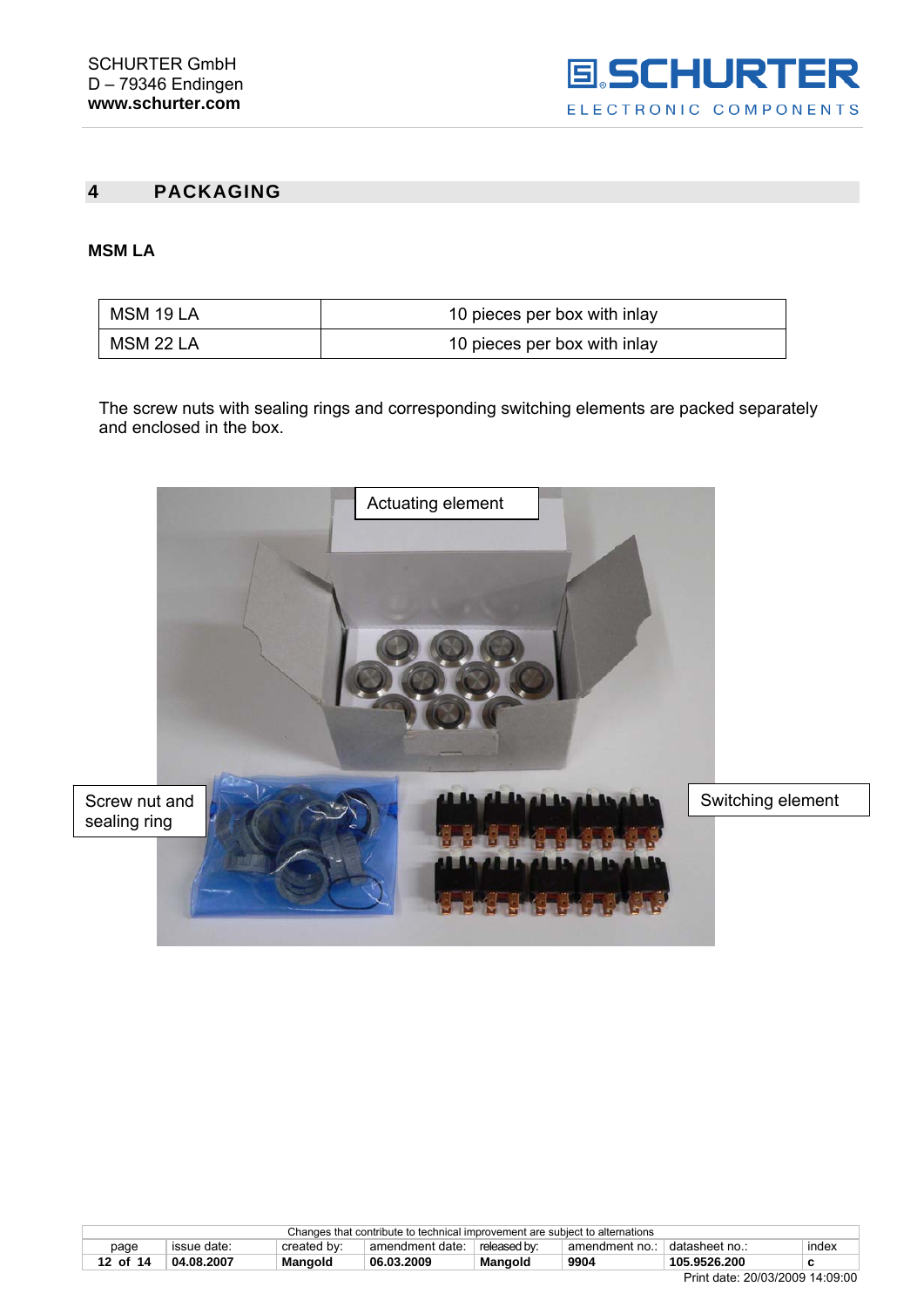

## <span id="page-12-0"></span>**5 ASSEMBLY**

The actuating element with the sealing ring has to be mounted to the frontpanel and fastened with the nut. Afterwards the switching element has to be clipped on the actuating element.



## **6 QUALIFICATION TEST**

## **6.1 IP Protection Class**

| IP Protection Class IEC/DIN/EN/60529 | 67<br>IP |
|--------------------------------------|----------|
|--------------------------------------|----------|

## **6.2 IK Protection Class**

Tested centrically

| IK Protection Class DIN EN 50102 | <b>IK 07</b> |
|----------------------------------|--------------|
|----------------------------------|--------------|

## **6.3 ESD Protection**

ESD test according to DIN 61000-4-2:

| 4kV Contact Discharge | <b>MSM LA ST</b> | Ø 19; 22 mm |
|-----------------------|------------------|-------------|
|                       | MSM LA LE        |             |

| Print date: 20/03/2009 14:09:00 |                                                                                                    |         |            |                |      |              |       |
|---------------------------------|----------------------------------------------------------------------------------------------------|---------|------------|----------------|------|--------------|-------|
| 13 of 14                        | 04.08.2007                                                                                         | Mangold | 06.03.2009 | <b>Mangold</b> | 9904 | 105.9526.200 |       |
| page                            | created by:<br>issue date:<br>released by:<br>⊤datasheet no.:<br>amendment date:<br>amendment no.: |         |            |                |      |              | index |
|                                 | Changes that contribute to technical improvement are subject to alternations                       |         |            |                |      |              |       |